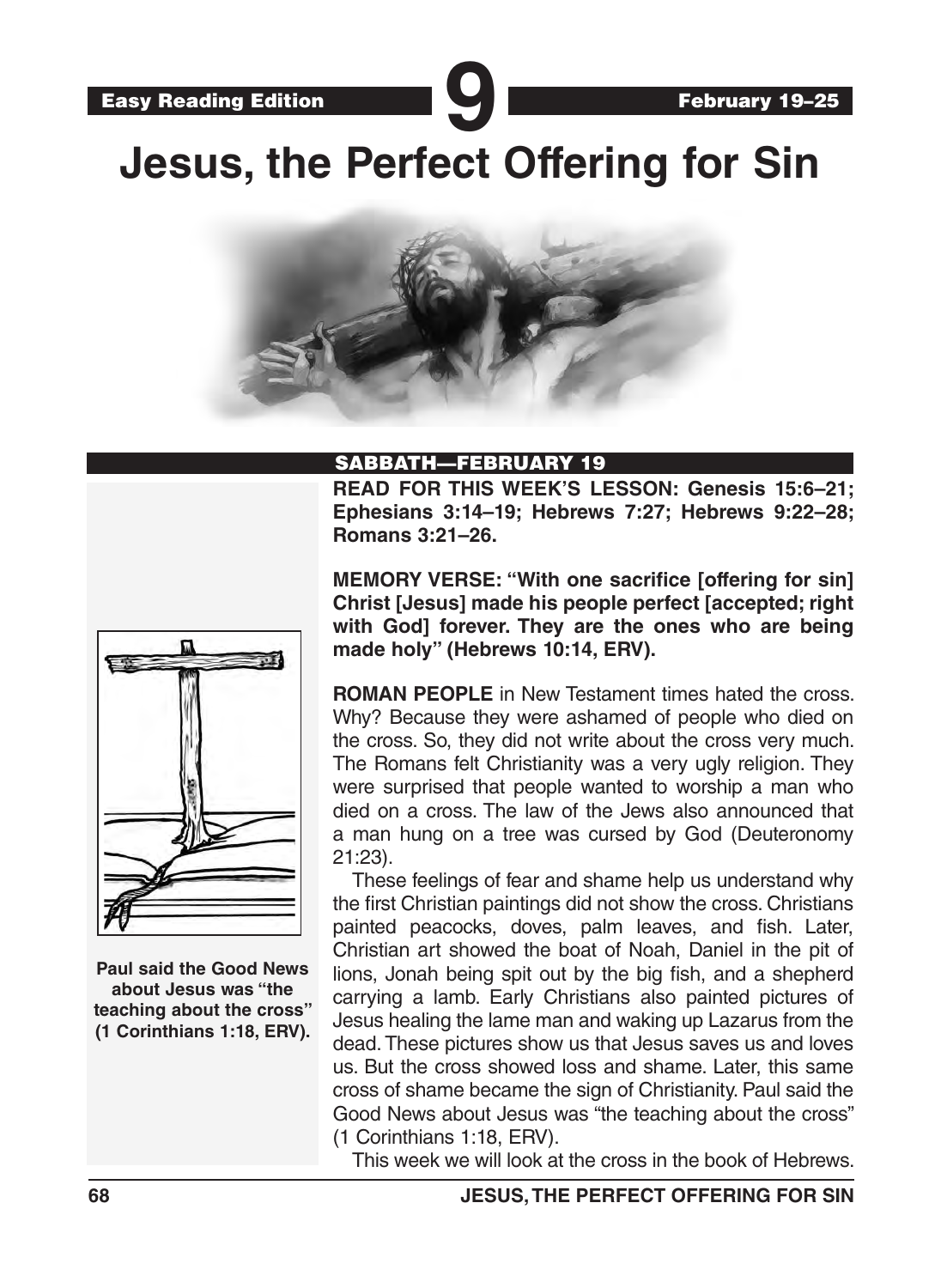# SUNDAY—FEBRUARY 20 Lesson 9

### **WHY WERE ANIMAL OFFERINGS NEEDED? (Genesis 15:6–21)**

Paul explains why Jesus needed to die: "Christ [Jesus] died to save people from sins committed [done] against the commands of the first agreement" (Hebrews 9:15, ERV).

In the Near East during Bible times, an agreement between two people or countries was important. The people who agreed to work together made each other promises. Then they said an oath. The oath showed that the gods will punish the one who breaks the agreement. Often, people killed an animal as part of the agreement. Then the people walked between the animal parts. The cut parts showed what will happen to the person who breaks his promise.

Let us look at the example of the agreement that God made with Abraham. Abraham cut animals in half (Genesis 15:6–21). Do you see that only God walks between the animal parts? By doing so, God shows Abraham that He will keep His promise.

#### **Compare Genesis 15:6–21 and Jeremiah 34:8–22. What do these verses teach us about the agreement?**

The agreement that God gives Israel is important. This agreement shows us that God will give Israel the Promised Land. The agreement includes commandments and blood. The blood is put on the altar to show the people what will happen to the ones who break the agreement. Now we understand better why Paul says, "If no animal is killed to give blood, then there is no way for people to be forgiven for the wrong things they have done" (Hebrews 9:22, WE).

When Israel broke the agreement, God had a hard decision to make. His agreement said that anyone who broke the law of God must die. But God loved His people. What if God refused to punish the lawbreakers? Then God can no longer command anyone to keep His law.

So, Jesus came as our Substitute. He died for us. In this way, Jesus accepts our punishment. At the same time, Jesus can save the ones who broke His law. Jesus can do these two things because He died for us on the cross.

**Why is the law so important to the Good News that Jesus saves us from our sins? What does Hebrews show us?**



**The blood is put on the altar to show the people what will happen to the ones who break the agreement.**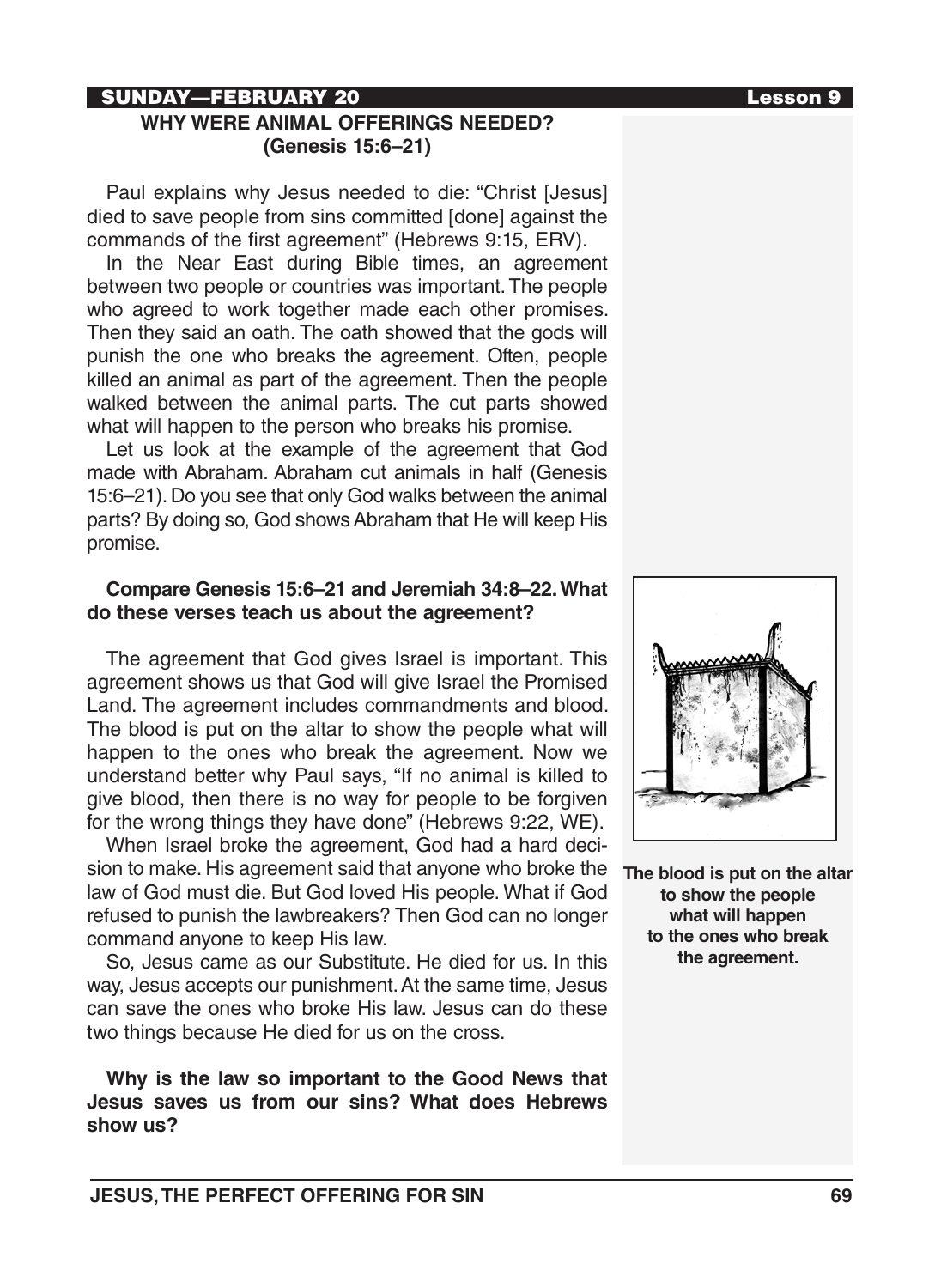**Paul wanted the Ephesians to understand the love of Jesus.**

# Lesson 9 MONDAY—FEBRUARY 21

# **THE DIFFERENT OFFERINGS (Ephesians 3:14–19)**

The death of Jesus made our forgiveness by God possible. But forgiveness is much more than erasing the penalty of sin. Forgiveness includes other important parts. That is why the Israelites offered five different types of offerings. Each offering was necessary to show the meaning of the cross of Jesus.

### **What did Paul pray for in Ephesians 3:14–19?**

Paul wanted the Ephesians to understand the love of Jesus. The different offerings that the Jews brought to God in Old Testament times helped explain this love:

**The burnt offering.** This gift was an animal offering. The whole animal was burned on the altar (Leviticus 1). This offering showed Jesus who gave His whole life for us. Yes, Jesus was the same as God always. But Jesus "put aside [walked away from] everything that belonged to Him [as God] and made Himself the same as a servant who is owned by someone" (Philippians 2:5–8, NLV).

**The food offering.** An Israelite brought to God the gift of food to show his thankfulness for everything God did to take care of His people (Leviticus 2). This gift also showed Jesus, who is the "bread that gives life" (John 6:35, 48, ERV). We have everlasting life because of Jesus.

**The peace offering.** This gift shows us a meal shared between friends and family. The meal celebrated the good life that God gave to His people (Leviticus 3). This gift also showed Jesus. Because of His death, we have peace (Isaiah 53:5; Romans 5:1; Ephesians 2:14). The peace offering also shows us that we need to take part in the death of Jesus for us. How? We need to "eat" His body and "drink" His blood (John 6:51–56).

**The sin offering.** This offering removed the guilt caused by sin (Leviticus 4:1–Leviticus 5:13). The blood of the animal offering showed the life of the animal (Leviticus 17:11). This blood was a picture for the blood of Jesus. The blood of Jesus saves us from our sins (Matthew 26:28; Romans 3:25; Hebrews 9:14).

**The guilt offering** (Leviticus 5:14–Leviticus 6:7). This offering shows us what we must do to make things right after God forgives us. God expects us to make things right with the people we hurt with our wrong behavior.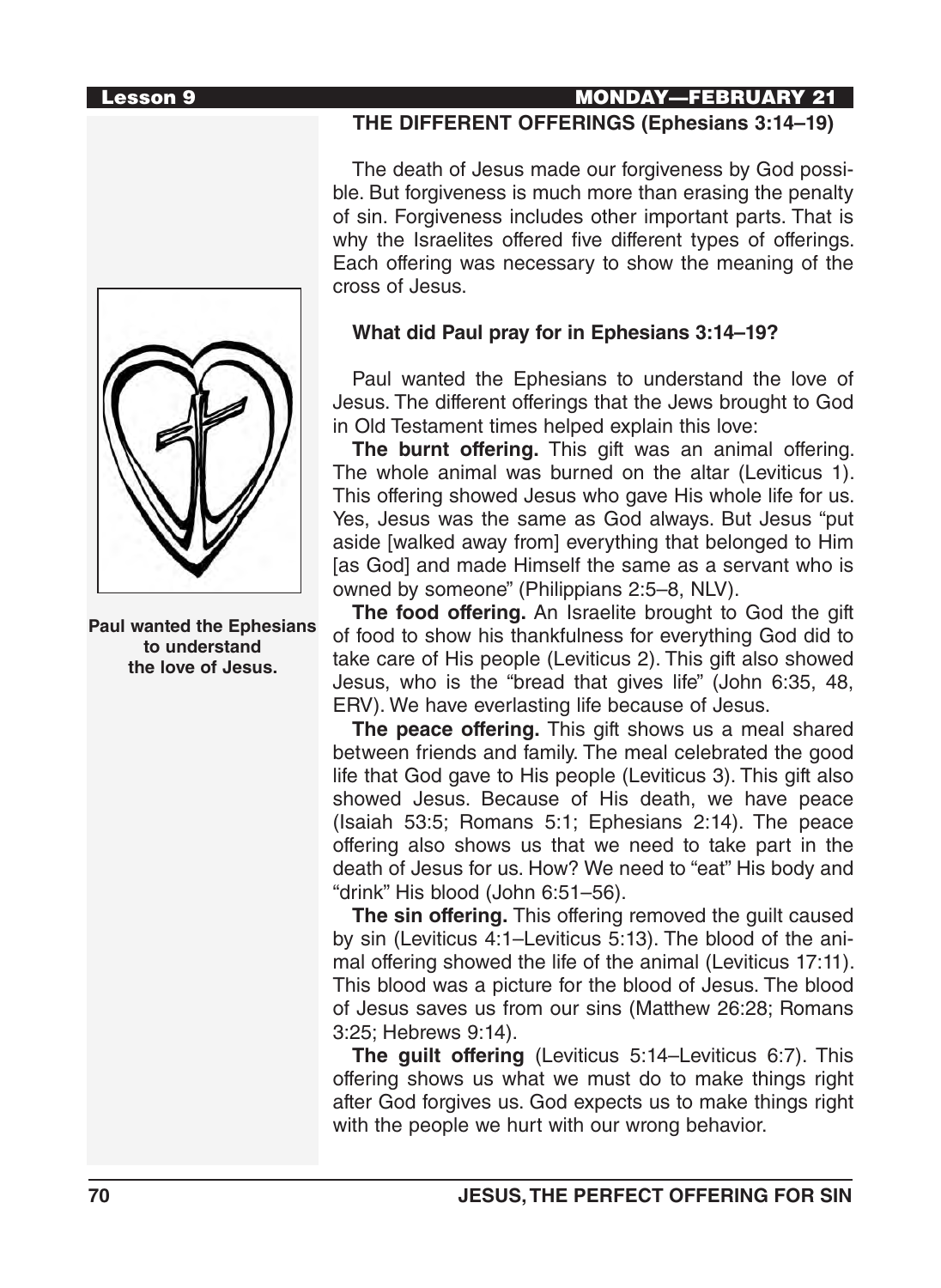# TUESDAY—FEBRUARY 22 Lesson 9

### **JESUS, THE PERFECT OFFERING (Hebrews 7:27)**

### **Read Hebrews 7:27 and Hebrews 10:10. What do these verses tell us about the offering that Jesus makes?**

Paul tells us the reason there were so many priests or religious leaders from the family group of Levi. "The other priests were many, because they died and could not go on with their work" (Hebrews 7:23, WE). The priests "need to offer sacrifices [animal offerings] day after day" (Hebrews 7:27, NIrV) and a special offering "once [one time] every year" (Hebrews 9:25, ERV). These gifts and offerings "cannot make a person's heart clean to worship God" (Hebrews 9:9, WE; Hebrews 10:1–4).

But Jesus is so much better than the priests. Jesus needed to die only "one time." Jesus' offering was "enough for all time" (Hebrews 10:10, ERV; read also Hebrews 10:12–14). Jesus' offering makes our hearts clean (Hebrews 9:14; Hebrews 10:1–10). His offering also puts away our sin (Hebrews 9:26). His offering is better than the animal offerings because He is the Son of God (Hebrews 7:26–28). Jesus did everything God wanted Him to do (Hebrews 10:5–10).

So, the offering of Jesus happened only "one time" and was "enough for all time." This idea teaches us several important Bible truths:

**1. Jesus' offering is perfect.** No one can offer a better gift. The priests offered gifts again and again because their gifts did not make us clean. "If those gifts given to God could take away sins, the people who came to worship would no longer feel guilty of sin. They would have given no more gifts" (Hebrews 10:2, NLV).

**2. All the different types of offerings in the Old Testament show us Jesus' dying on the cross.** Jesus died to make us clean from sin (Hebrews 9:14). Jesus also makes us holy (Hebrews 10:10–14). Jesus puts sin away from our lives (Hebrews 9:26). Before the priests from the family of Levi can come to God for the people, they must be clean and made holy (Leviticus 8; Leviticus 9). The offering of Jesus makes us clean and holy (Hebrews 10:10–14). Now we can come to God with bold faith and hope (Hebrews 10:19–23). We can serve God as His royal priests (Hebrews 9:14; 1 Peter 2:9).

**3. Jesus' death gives us spiritual life, too.** The cross shows us the example we must follow in our own lives. Paul invites us to look at Jesus on His cross and follow Him (Hebrews 12:1–4; Hebrews 13:12, 13).

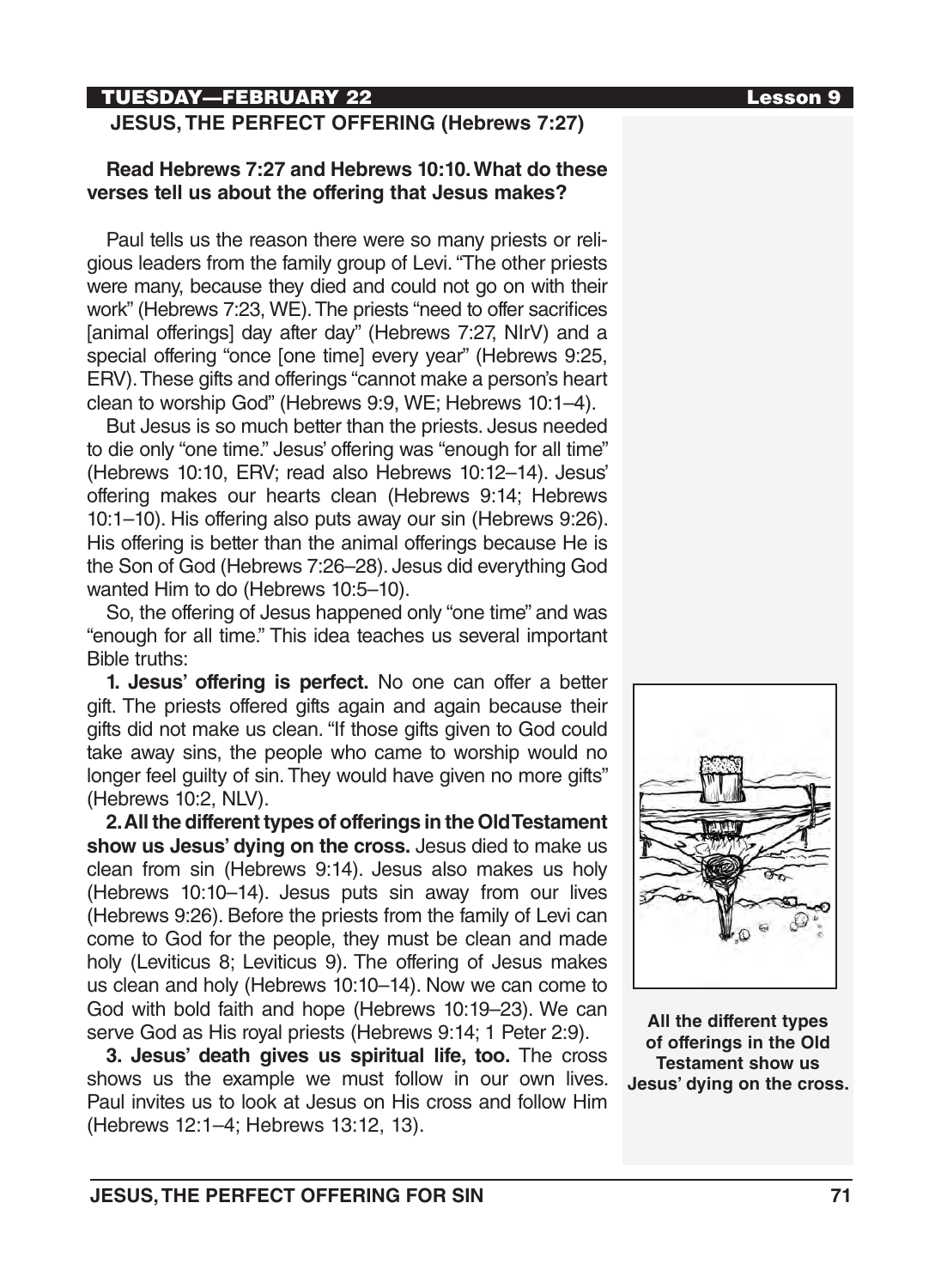# Lesson 9 WEDNESDAY—FEBRUARY 23 **THE CROSS AND COST OF FORGIVENESS (Hebrews 9:22–28)**



**This temple was a word picture for the government of God.**

### **Read Hebrews 9:22–28. What do these verses say about the work that Jesus does for us in the temple in heaven?**

The Bible teaches us that the temple in heaven needs to be made clean from sin. This idea should not surprise us when we think about the temple that Solomon built. This temple was a word picture for the government of God (1 Samuel 4:4; 2 Samuel 6:2). As King, God is the Judge of His people. His government "is built on what is right and fair" (Psalm 97:2, NIrV). So, His people expect God to be fair. They expect God to judge in favor of the innocent and to punish the guilty. When God forgives sinners, God becomes responsible for their sin (Exodus 34:7; Numbers 14:17–19). The Hebrew word for "forgiving" in these verses is "**nose'**." This word shows us someone "carrying" something. So, this word helps us see that God "carries" or becomes responsible for our sins when He forgives us.

The animal offerings that an Israelite brought to the temple showed this idea, too. The Israelite confessed his sins over the animal. Then he killed it. The priest, or holy leader, put the blood on part of the altar. The priest sprinkled the blood in front of the curtain in the Holy Room of the temple, too. The curtain separated the Holy Room from the Most Holy Room. In this way, the priest brought the sin into the temple. This action showed how God became responsible for the sins of His people.

When Jesus takes our sin, that sin makes the temple in heaven dirty. So, the temple needs cleaning. The temple on earth shows us how God will clean the temple in heaven. This work has two parts. During the year, the Israelites brought offerings to the temple. The offerings showed that God made them clean. But the offerings also showed that their sin moved to the temple and to God Himself. At the end of the year, God cleaned the temple. God moved the sin from the temple to the goat named Azazel. Azazel shows us Satan (Leviticus 16:15–22).

These two parts show us the work that God does in heaven to remove sin (Exodus 25:9; Hebrews 8:5). This work allows God to show mercy at the same time that He punishes sin. The people who confessed their sins during the year showed their loyalty to God. They rested and emptied their hearts of all pride on the Day That God Judges His People (Leviticus 16:29–31). God will "destroy" the ones who do any work on that day (Leviticus 23:27–32).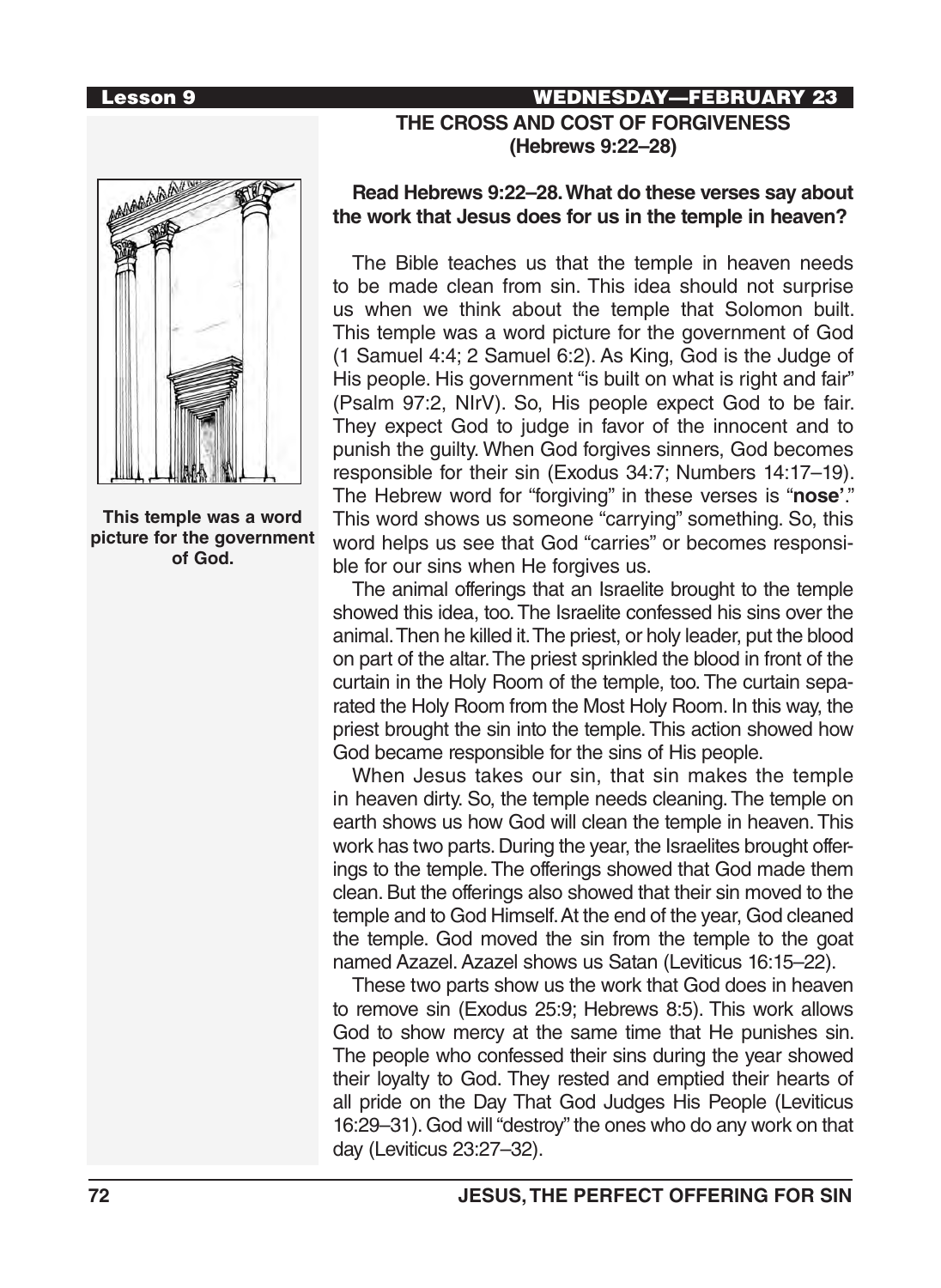# THURSDAY—FEBRUARY 24 Lesson 9

### **GOD, OUR JUDGE, AND HIS LOVE FOR US (Romans 3:21–26)**

**God saves us because of the Cross. He forgives us for our sins because of the Cross, too. What does this Bible truth show us about God? For the answer, read Romans 3:21–26; Romans 1:16, 17; and Romans 5:8.**

The forgiveness we get from God shows us the work that Jesus does for us in heaven. First, Jesus removes our sins. He "carried" our sins Himself on the cross. There, He won forgiveness for everyone who believes in Him (Acts 2:38; Acts 5:31). So, Jesus can forgive anyone who believes in Him. Second, Jesus makes a way for us to go to God. This new way is named the New Agreement. So, we no longer need to give animal offerings. The New Agreement allows Jesus to put the law of God in the minds of Christians (Hebrews 8:10–12; Ezekiel 36:25–27). The Holy Spirit works with Jesus to put the law inside us.

Second, Jesus works for us during the time when God judges everyone on earth. This work happens during the end times. When Paul wrote Hebrews, this time was far away in the future (Hebrews 2:1–4; Hebrews 6:2; Hebrews 9:27, 28; Hebrews 10:25). But we now live in that time. As our Judge, God starts with His people (Daniel 7:9–27; Matthew 22:1–14; Revelation 14:7). The work that God does as our Judge will show everyone that He is fair and right when He forgives us. During this time, the angels in heaven can look at the life records of all the people of God. God will show everyone in heaven the change that happened in the hearts of His people. God will show how His people changed for the better when they accepted Jesus as their Savior and welcomed the Holy Spirit into their hearts.

Ellen G. White talks about this time: "Man stands in front of God. The record of the life of man is stained and dirty with sin. Man confesses his guilt. He can't make any excuse for his sins. But Jesus is there. Jesus is our Helper, our Lawyer. Jesus supports everyone who asks for forgiveness and gives his life to God. Jesus defends us. He wins the quarrel against Satan, who accuses us. Jesus shows what He did at Calvary for us. Jesus lived a life of perfect obedience to the law of God before He died on the cross. This perfect life gives Jesus all the power in heaven and on earth. Jesus asks the Father to show mercy for guilty man and to bring him back to God again." —*Testimonies for the Church*, volume 5, pages, 471, adapted.



**The work that God does as our Judge will show everyone that He is fair and right when He forgives us.**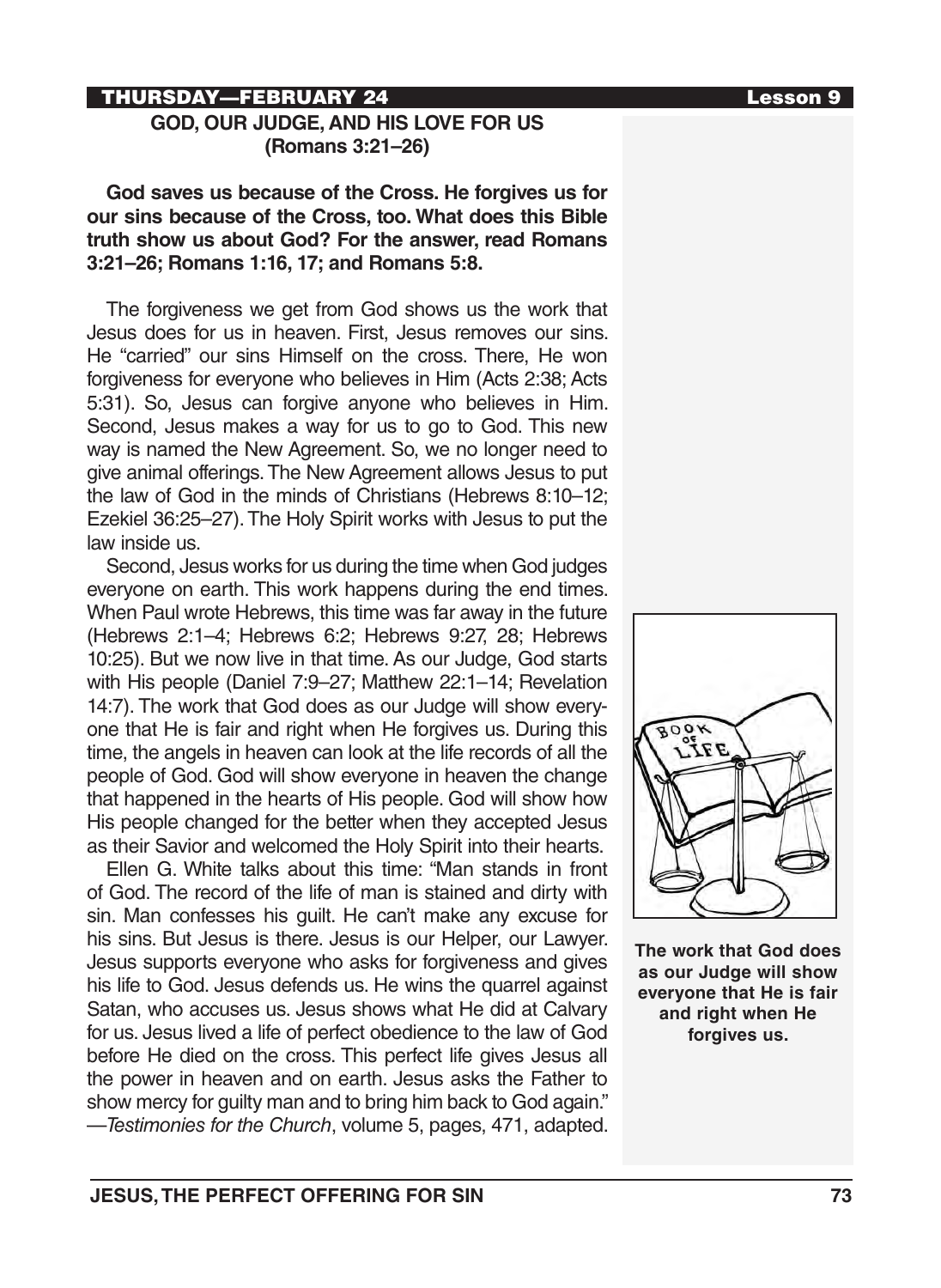# **Lesson 9 FRIDAY—FEBRUARY 25**

**ADDITIONAL THOUGHT:** Read Ellen G. White, "Calvary," pages 741–757; " 'It Is Finished,' " pages 758–764; in *The Desire of Ages.*



**"I asked God for forgiveness. I was changed by His mercy and loving-favor."**

Professor Jiří Moskala explains what happens on the Day When God Judges His People. God "does not show my sins to everyone in heaven the same as a shopkeeper shows his goods for sale in the window of his shop. No, God does not do that at all! God shows the surprising and wonderful power of His mercy. In front of everyone in heaven, God explains my feelings and thoughts about Him. God shows my behavior, my actions, and the way I lived. God will show the people in heaven all of these things. Yes, Jesus will tell everyone that I made many mistakes. Yes, I sinned against His holy law. But He will also tell everyone I was sorry for my sins and quit sinning with the Holy Spirit's help. I asked God for forgiveness. I was changed by His mercy and loving-favor. Jesus will announce: 'My blood is the only thing that the sinner named Jiří needs. Jiří chose to live for Me. Now Jiří is kind to other people. He is not selfish. He is My good and loyal servant, who is full of faith.' "—"Toward a Biblical Theology of God's Judgment: A Celebration of the Cross in Seven Phases of Divine Universal Judgment," *Journal of the Adventist Theological Society* 15 (Spring 2004): page 155, adapted.

# **DISCUSSION QUESTIONS:**

**1** Many people feel that they need to make God happy with an offering. Some people travel far away to show their faith. Many people help others. Other people say no to many pleasures in life, even good activities, to "earn" God's forgiveness. What should we think about all this behavior? How does the cross of Jesus show us that He put an end to the need for all these offerings (Daniel 9:27; Hebrews 10:18)?

2 At the same time, why is giving offerings important? Why did Jesus say we need to pick up our cross and follow Him (Matthew 16:24)? Why did Paul say, "Let your bodies be a living and holy gift given to God" (Romans 12:1, NLV)? What is God's message to us in Matthew 16:25; in Romans 12:1; and in Hebrews 13:15, 16?